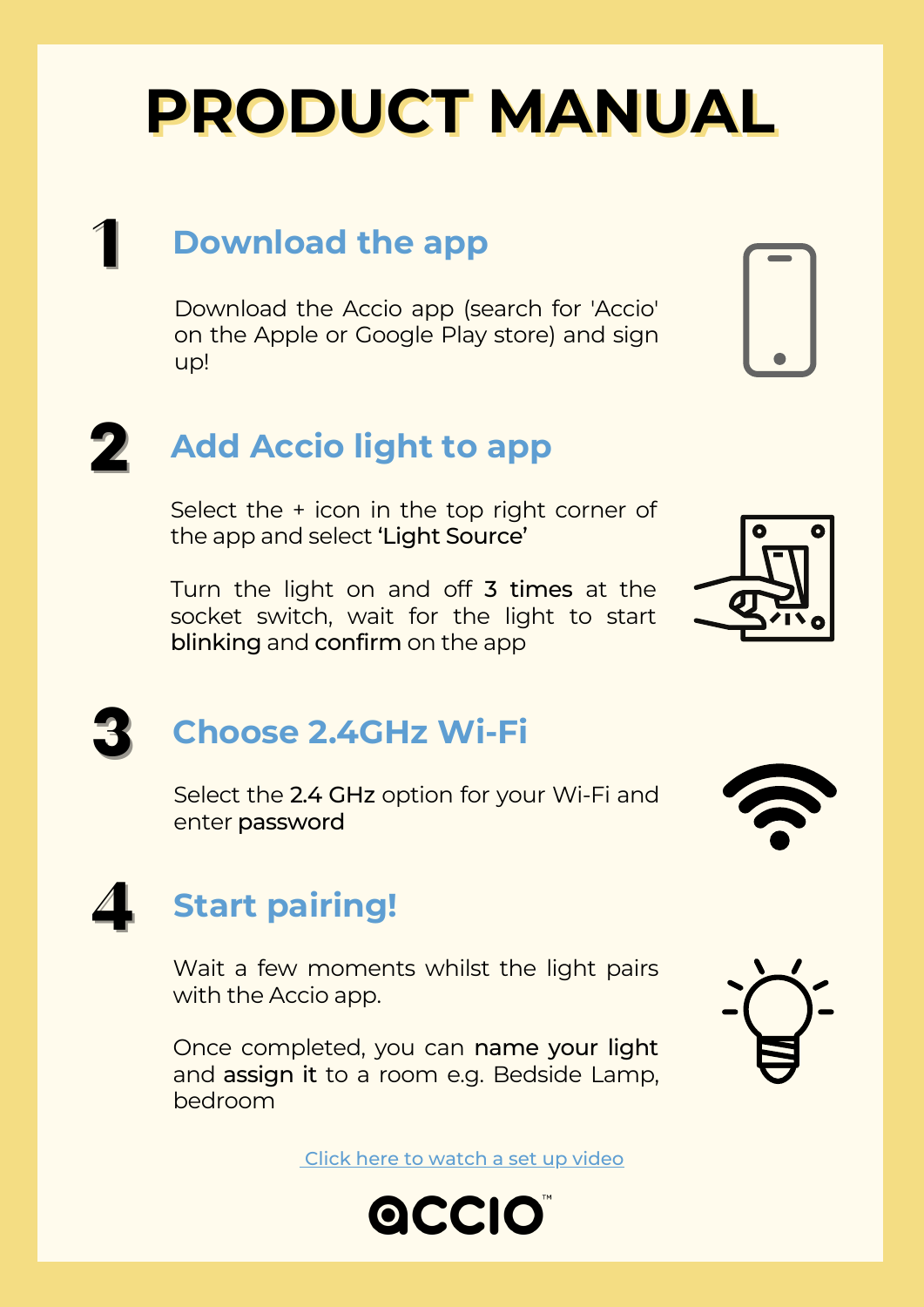# **PRODUCT FEATURES**

| <b>Feature</b>                                                                                           | <b>Filament</b> | Mood |
|----------------------------------------------------------------------------------------------------------|-----------------|------|
| Remote control (via app on phone)                                                                        |                 |      |
| Adjust brightness                                                                                        |                 |      |
| Schedule light to turn on/off<br>automatically                                                           |                 |      |
| Group lights to control multiple bulbs<br>with one touch                                                 |                 |      |
| Voice control (via Amazon Alexa and<br>Google Home)                                                      |                 |      |
| Share devices with family members                                                                        |                 |      |
| Set Scenes and tailor your lights to your<br>activity e.g. reading                                       |                 |      |
| Warm white, cool white, or colour                                                                        |                 |      |
| Music function to sync light to rhythm<br>of music (make sure the music tab on<br>the Accio app is open) |                 |      |

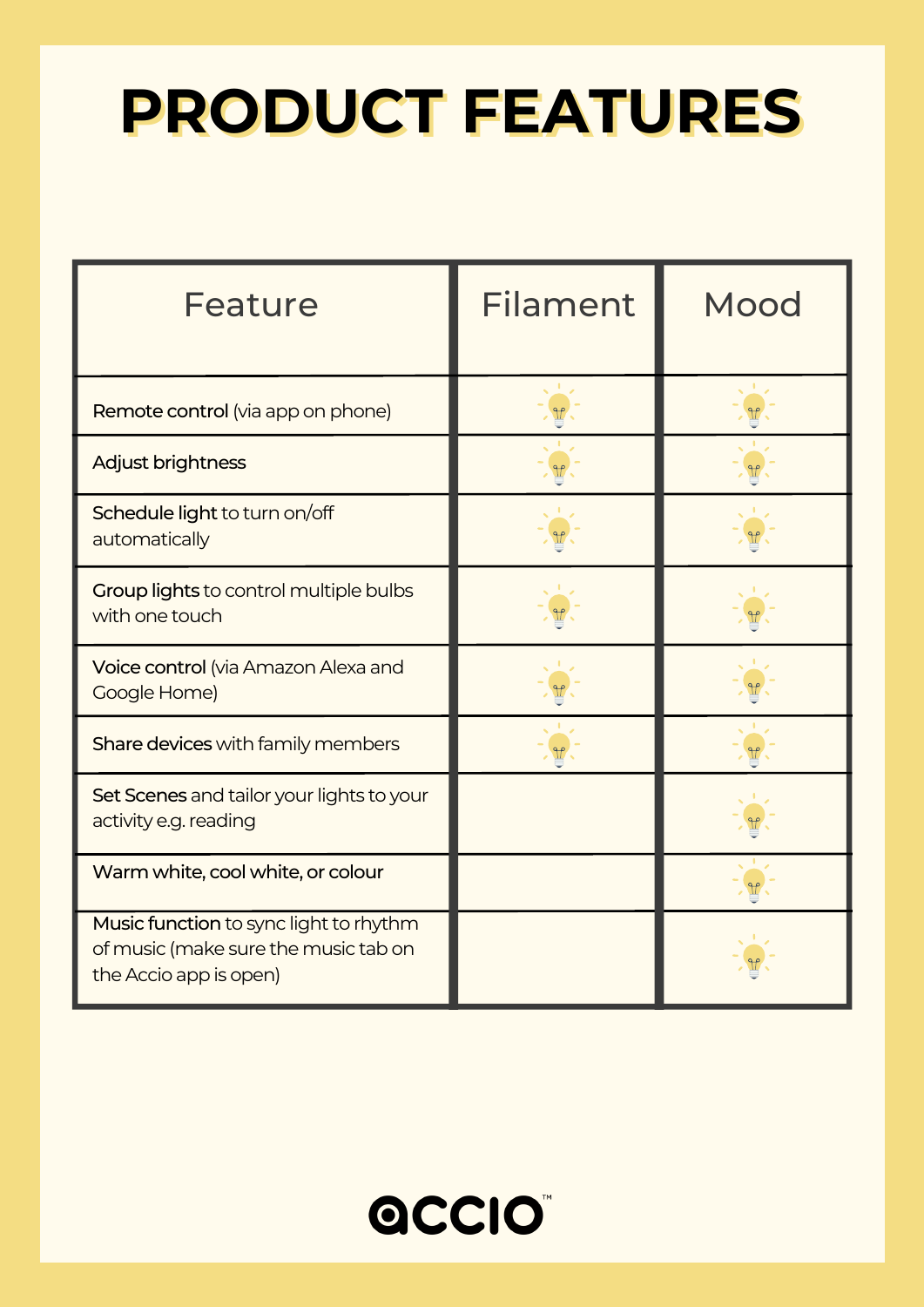### **HOW DO I CONNECT TO AMAZON ALEXA?**

### **1. Enable the "Smart Life" Skill in Alexa app:**

- Go to "Skills and Games" on Amazon Alexa app
- Search for "Smart Life" and enable skill
- Log in to "Smart Life" using your Accio login

### **2. Discover your Accio smart light:**

- EITHER Tap "Discover" on the Amazon Alexa app
- OR say "Alexa, discover devices"

### **HOW DO I CONNECT TO GOOGLE HOME?**

### **1. Enable the "Smart Life" Skill in Google**

#### **Home app:**

Open the Google Home app

- Go to "Account" tab
- Select "Explore", which takes you to the Assistant app
- Search "Smart Life" in the search bar and set up
- Log in to Smart Life using your Accio login

| ' OK Google, dim my living room light! | Hey Google, set my<br>light to blue  |
|----------------------------------------|--------------------------------------|
|                                        | Alexa, turn off my<br>bedroom light! |
|                                        |                                      |